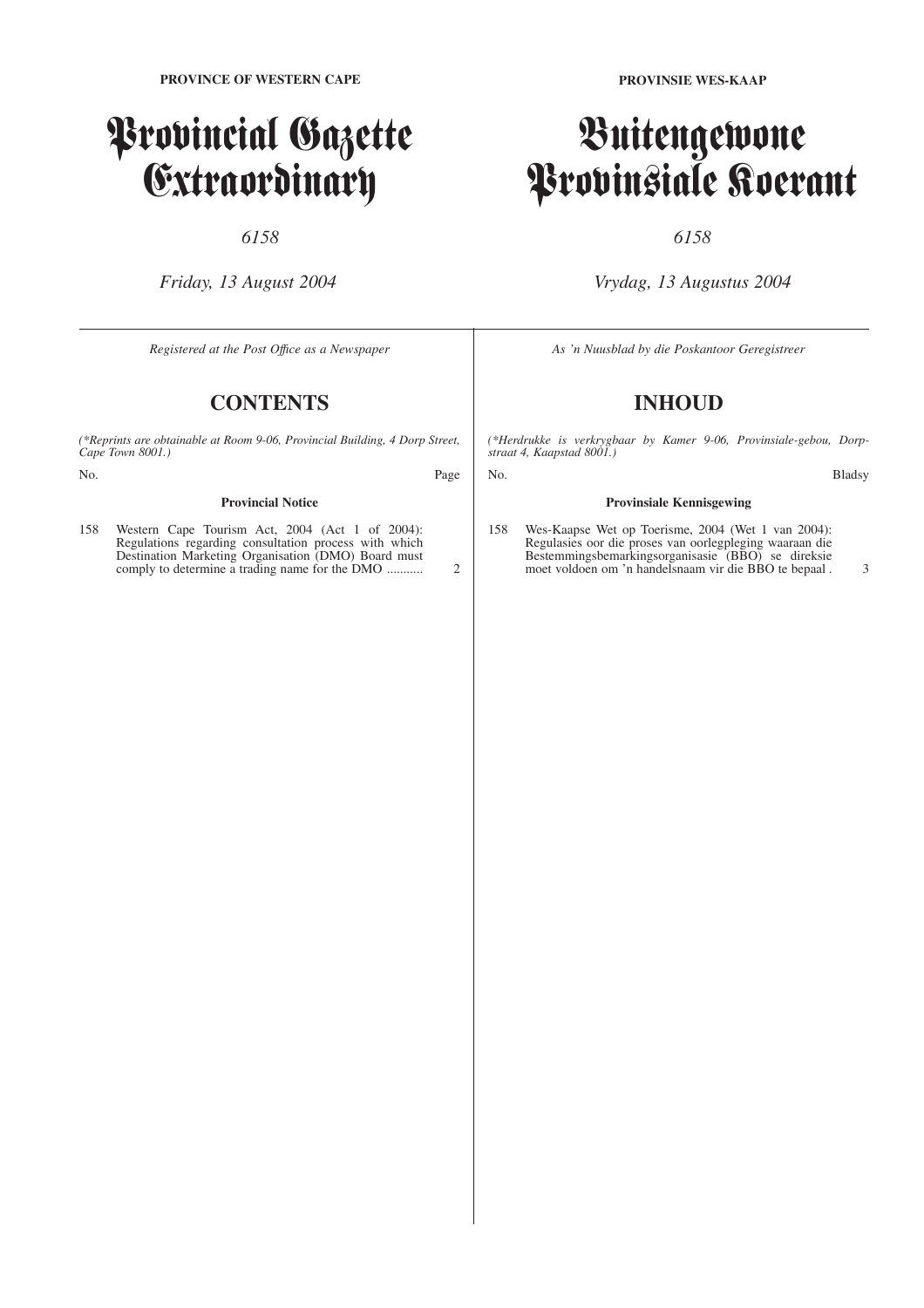#### **PROVINCIAL NOTICE**

The following Provincial Notice is published for general information.

G. A. LAWRENCE, DIRECTOR-GENERAL

Provincial Building, Wale Street, Cape Town.

#### **PROVINSIALE KENNISGEWING**

Die volgende Provinsiale Kennisgewing word vir algemene inligting gepubliseer.

G. A. LAWRENCE, DIREKTEUR-GENERAAL

Provinsiale-gebou, Waalstraat, Kaapstad.

P.N. 158/2004 13 August 2004

#### **WESTERN CAPE TOURISM ACT, 2004 (ACT 1 OF 2004)**

#### **REGULATIONS REGARDING CONSULTATION PROCESS WITH WHICH DESTINATION MARKETING ORGANISATION (DMO) BOARD MUST COMPLY TO DETERMINE A TRADING NAME FOR THE DMO**

The Provincial Minister responsible for Tourism in the province of the Western Cape has, in terms of section 2 (2) of the Western Cape Tourism Act, 2004 (Act 1 of 2004), and after consultation with the Executive Mayor of the City of Cape Town and organized local government in the Province, made the regulations set out in the schedule to this notice prescribing the consultation process with which the DMO Board must comply in order to determine a trading name for the DMO.

#### **SCHEDULE**

#### **Consultation Process to be complied with by the DMO Board in order to determine a Trading Name for the DMO**

- 1. In these regulations any word or phrase defined in the Western Cape Tourism Act, 2004 (Act 1 of 2004) has, unless the context indicates otherwise, the meaning assigned to that word or phrase in that Act.
- 2. The Board must appoint a naming committee ( hereafter ''the committee'') comprising—
	- (a) two Board Members;
	- (b) one Advisory Committee Member;
	- (c) the Chief Executive Officer; and
	- (d) an official representative of each of the City and the Province.
- 3. (a) After studying current brand research and the framework documents on tourism strategic marketing and integrated tourism development, the committee must submit a list of trading names for the DMO to the Head of the relevant provincial department and the Head of the relevant department in the City for their consideration.
	- (b) The Heads of Department referred to in paragraph (a) must confer with each other after receipt of the list of names submitted to them and furnish the committee with a suggested list of names to be submitted to the organisations, institutions and departments referred to in regulation 4 and the general public, for their inputs.
- 4. (a) The committee must through the relevant department of the Minister and Executive Mayor, send to the organisations, institutions and departments listed below, a formal request to furnish their inputs and ideas on a trading name for the DMO—
	- (i) all the municipalities in the Province;
	- (ii) the Standing Committee on Finance and Economic Development of the Provincial Parliament of the Western Cape;
	- (iii) the Portfolio Committee on Tourism of the City;
	- (iv) the Western Cape Local Government Organisation (Weclogo);
	- (v) the South African Tourism Board (SA Tourism);
	- (vi) the National Department of Environmental Affairs and Tourism (DEAT);
	- (vii) the International Marketing Council;
	- (viii) the Black Management Forum;
	- (ix) the Regional Tourism Organisation and Local Tourism Bureau in the Province;
	- (x) the South African Tourism Services Association (SATSA);
	- (xi) the Federated Hospitality Association of South Africa (FEDHASA);
	- (xii) the Congress of South African Trade Unions (Cosatu);
	- (xiii) the Association of South African Trade Agents (ASATA);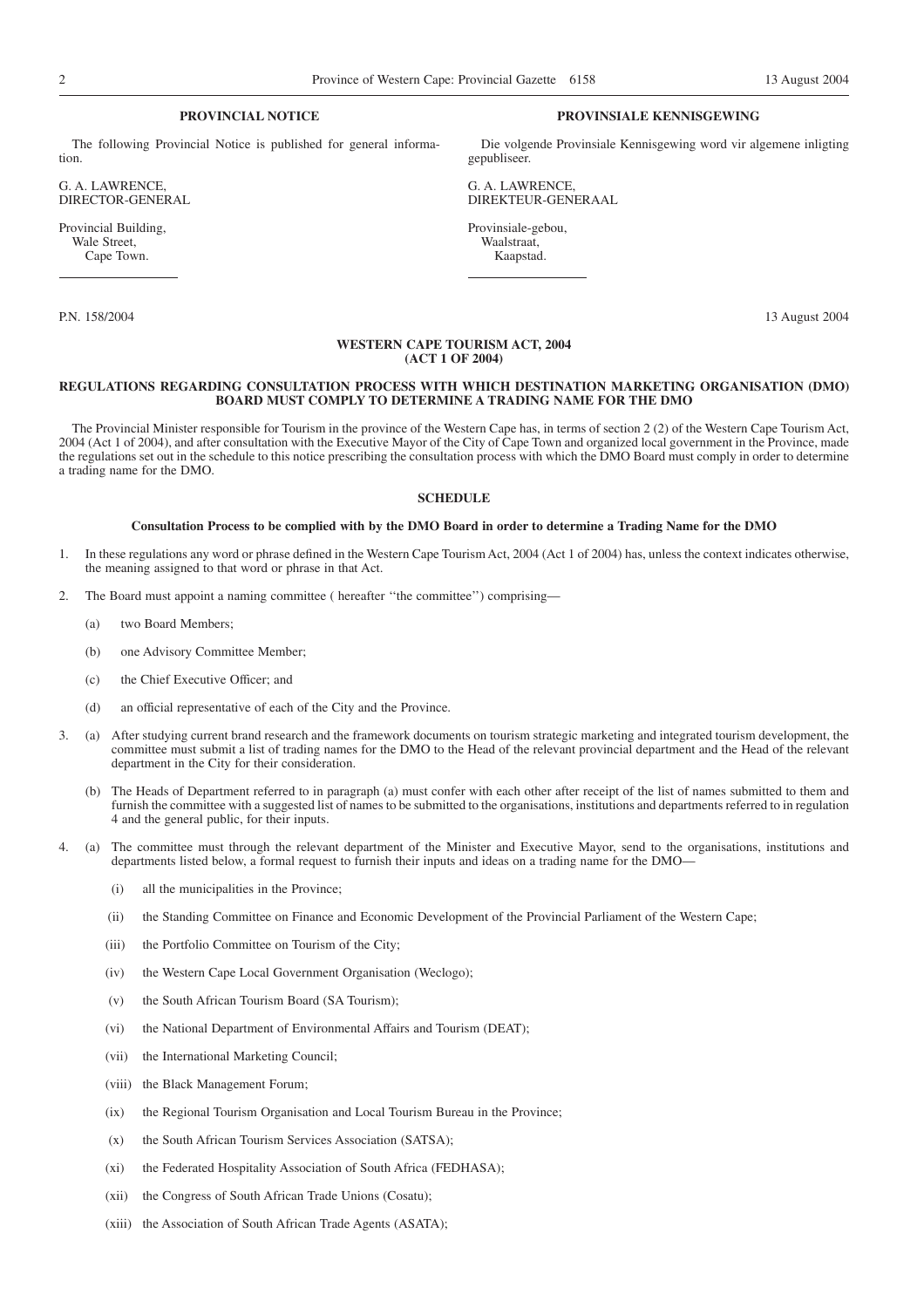- (xiv) the Western Cape Business Opportunities Forum (WECBOF);
- (xv) the National African Federated Chamber of Commerce and Industry (NAFCOC);
- (xvi) Cape Chamber of Commerce;
- (xvii) the Tourism Forum for Black Operators;
- (xviii) Provincial Development Council (PDC); and
- (xix) WESGRO.
- (b) The requests referred to in paragraph (a) must provide that inputs be submitted to the committee within 14 days of the request.
- 5. Concurrently with the action contemplated by regulation 4, the committee must cause to be published in local newspapers throughout the Province a request to the general public to make inputs on a trading name for the DMO within 14 days of the date of the advertisement. The list of suggested names submitted by the Heads of departments (3b) must be included in the advertisement.
- 6. (a) After the final day for submission of inputs contemplated by regulations 4 and 5 the committee must properly consider those inputs and compile its recommendation for submission to the Board.
	- (b) The recommendations referred to in (a) must be submitted to the Board within 14 days of the final day referred to in (a).
- 7. Within 14 days of receipt of the committee's recommendation referred to in regulation 6(a) and after proper consideration thereof the Board must determine a trading name for the DMO.
- 

P.K. 158/2004 13 Augustus 2004

#### **WES-KAAPSE WET OP TOERISME, 2004 (WET 1 VAN 2004)**

#### **REGULASIES OOR DIE PROSES VAN OORLEGPLEGING WAARAAN DIE BESTEMMINGSBEMARKINGSORGANISASIE (BBO) SE DIREKSIE MOET VOLDOEN OM 'N HANDELSNAAM VIR DIE BBO TE BEPAAL**

Die Provinsiale Minister verantwoordelik vir Toerisme in die provinsie Wes-Kaap het ingevolge artikel 2(2) van die Wes-Kaapse Wet op Toerisme, 2004 (Wet 1 van 2004), en na oorleg met die Uitvoerende Burgemeester van die Stad Kaapstad en die georganiseerde plaaslike regering in die Provinsie, die regulasies in die bylae by hierdie kennisgewing uitgevaardig om die proses van oorlegpleging voor te skryf waaraan die BBO se Direksie moet voldoen om 'n handelsnaam vir die BBO te bepaal.

### **BYLAE**

#### **Proses van oorlegpleging waaraan die BBO se Direksie moet voldoen om 'n handelsnaam vir die BBO te bepaal**

- 1. In hierdie regulasies het enige woord of frase wat in die Wes-Kaapse Wet op Toerisme, 2004 (Wet 1 van 2004), omskryf word, die betekenis wat in daardie Wet aan daardie woord of frase geheg is, tensy dit uit die samehang anders blyk.
- 2. Die Direksie moet 'n naamkomitee (hierna ''die komitee'') aanstel bestaande uit—
	- (a) twee lede van die Direksie;
	- (b) een lid van die Advieskomitee;
	- (c) die Hoof Uitvoerende Beampte; en
	- (d) een amptelike verteenwoordiger van die Stad en een van die Provinsie.
- 3. (a) Na bestudering van huidige handelsnaamnavorsing en die raamwerkdokumente oor strategiese toerismebemarking en geïntegreerde toerismeontwikkeling moet die komitee 'n lys handelsname vir die BBO aan die hoof van die betrokke provinsiale departement en die hoof van die betrokke departement in die Stad voorlê vir oorweging.
	- (b) Die departementshoofde in paragraaf (a) bedoel, moet met mekaar oorleg pleeg na ontvangs van die lys name wat aan hulle voorgelê is en moet die komitee voorsien van 'n lys voorgestelde name wat aan die organisasies, instellings en departemente in regulasie 4 bedoel en die algemene publiek voorgelê moet word vir hulle insette.
- 4. (a) Die komitee moet deur die betrokke departement van die Minister en die Uitvoerende Burgemeester aan die organisasies, instellings en departemente hieronder genoem, 'n formele versoek stuur om hulle insette en idees oor 'n handelsnaam vir die BBO te verskaf:
	- (i) al die munisipaliteite in die Provinsie;
	- (ii) die Staande Komitee op Finansies en Ekonomiese Ontwikkeling van die Provinsiale Parlement van die Wes-Kaap;
	- (iii) die Portefeuljekomitee op Toerisme van die Stad;
	- (iv) die Wes-Kaapse Plaaslike Regeringsorganisasie (WEKPRO);
	- (v) die Suid-Afrikaanse Toerismeraad (SA Toerisme);
	- (vi) die nasionale Departement van Omgewingsake en Toerisme (DOT);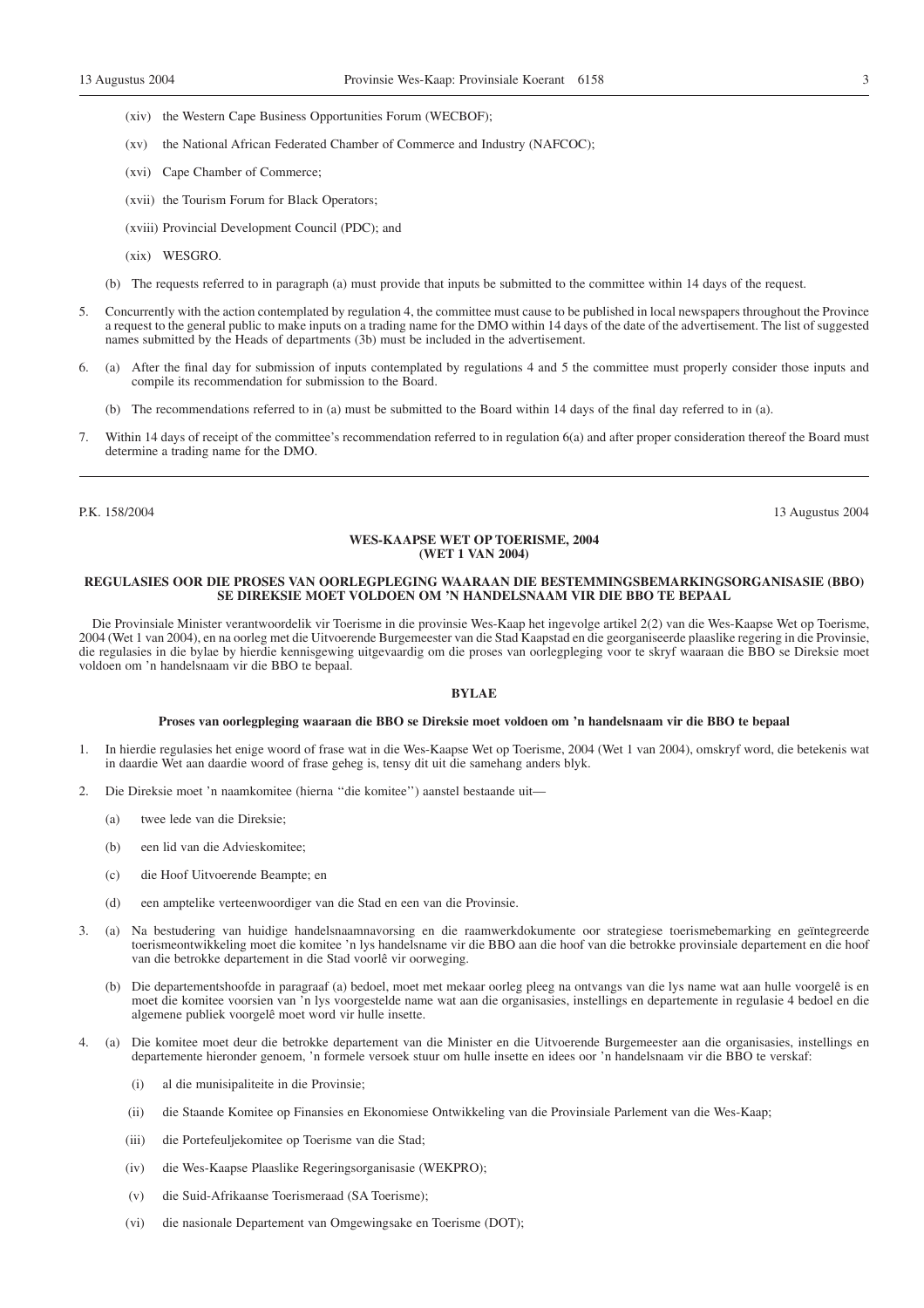- (vii) die Internasionale Bemarkingsraad;
- (viii) die Black Management Forum;
- (ix) die Streektoerismeorganisasie en plaaslike toerismeburo's in die Provinsie;
- (x) die Suid-Afrikaanse Vereniging vir Toerismedienste (SAVTD);
- (xi) die Federated Hospitality Association of South Africa (FEDHASA);
- (xii) die Congress of South African Trade Unions (Cosatu);
- (xiii) die Association of South Afrcan Trade Agents (ASATA);
- (xiv) die Western Cape Business Opportunities Forum (WECBOF);
- (xv) die National African Federated Chamber of Commerce and Industry (NAFCOC);
- (xvi) die Kaapse Kamer van Koophandel;
- (xvii) die Tourism Forum for Black Operators;
- (xviii) die Provinsiale Ontwikkelingsraad (POR), en
- (xix) WESGRO.
- (b) Die versoeke in paragraaf (a) bedoel, moet bepaal dat insette binne 14 dae na die versoek aan die komitee voorgelê moet word.
- 5. Gelyktydig met die optrede in regulasie 4 beoog, moet die komitee 'n versoek aan die algemene publiek in plaaslike koerante dwarsdeur die Provinsie laat publiseer om binne 14 dae na die datum van die advertensie insette te lewer oor 'n handelsnaam vir die BBO. Die lys voorgestelde name wat deur die departementshoofde in regulasie 3(b) bedoel voorgelê is, moet by die advertensie ingesluit word.
- 6. (a) Na die laaste dag vir die voorlegging van insette by regulasies 4 en 5 beoog, moet die komitee daardie insette behoorlik oorweeg en sy aanbeveling vir voorlegging aan die Direksie opstel.
	- (b) Die aanbeveling in paragraaf (a) bedoel, moet binne 14 dae na die laaste dag in paragraaf (a) bedoel, aan die Direksie voorgelê word.
- 7. Binne 14 dae na ontvangs van die komitee se aanbeveling in regulasie 6(a) bedoel en na behoorlike oorweging daarvan moet die Direksie 'n handelsnaam vir die BBO bepaal.

P.N. 158/2004 13 ku-Agasti 2004

#### **UMTHETHO I-WESTERN CAPE TOURISM ACT, 2004 (ACT 1 OF 2004)**

#### **IMIMISELO EMAYELA NENKQUBO YEENGCEBISO APHO IBHODI YE-DESTINATION MARKETING ORGANISATION (DMO) KUFUNEKA ITHOBELE IMIMISELO UKUZE IGQIBE NGEGAMA LOSHISHINO LE-DMO**

UMphathiswa wePhondo ojongene nezoKhenketho kweli phondo leNtshona Koloni uthe ngokwemiqathango yecandelo 2 (2) lomthetho iWestern Cape Tourism Act, 2004 ( Act 1 of 2004), nasemva kokuba edibene noSodolophu oLawulayo okanye neSixeko saseKapa kunye norhulumente weenqila olungelelanisiweyo wePhondo, wenza imimiselo ekhankanyiweyo kwishedyuli yesaziso esichaza inkqubo yokucebisana apho iBhodi ye-DMO kufuneka ithobele le mimiselo ukuze igqibe ngegama loshishino le-DMO.

#### **ISHEDYULI**

#### **INkqubo yeeNgcebiso ekufuneka iBhodi ye-DMO ithobele imimiselo ukuze iGqibe ngeGama loShishino le-DMO**

- 1. Kule mimiselo naliphi na igama okanye ibinzana elichazwa kumthetho iWestern Cape Tourism Act, 2004 (Act 1 of 2004) linentsingiselo ebhekiselelwa kulo okanye kwibinzana elo likuMthetho lowo, ngaphandle kokuba kubhekiselelwa kwenye into.
- 2. IBhodi kufuneka inyule ikomiti yamagama ( emva kokuba ''ikomiti'') enoku kulandelayo—
	- (a) amaLungu amabini eBhodi;
	- (b) iLungu eliCebisayo leKomiti libe linye;
	- (c) iGosa leSigqeba soLawulo eliyiNtloko; ndawonye
	- (d) nommeli osesikweni weSixeko ngasinye nePhondo ngalinye.
- 3. (a) ithe yalugqiba uphando oluqhutywayo kungoku nje olumalunga nophawu lorhwebo (brand) kwanamaxwebhu asisikhokelo kumacebo okurhweba ngezokhenketho nophuhliso lwezokhenketho oluhlanganisiweyo, ikomiti kufuneka ingenise uluhlu lwamagama ezorhwebo e-DMO kwiNtloko yesebe echaphazelekayo nakwiNtloko yesebe elichaphazelekayo leSixeko ukuze ibe zizo ezikunika ingqalelo oku.
	- (b) IiNtloko zamaSebe ekubhekiselelwe kuzo kumhlathi (a) kufuneka zibonisane kunye emva kokuba zifumene uluhlu lwamagama athunyelweyo kuzo zize zinike ikomiti uluhlu lwamagama athe aphakanyiswa ukuze athunyelwe kwimibutho, amaziko nakumasebe ekubhekiselelwe kuwo kummiselo 4 kwanoluntu ngokubanzi.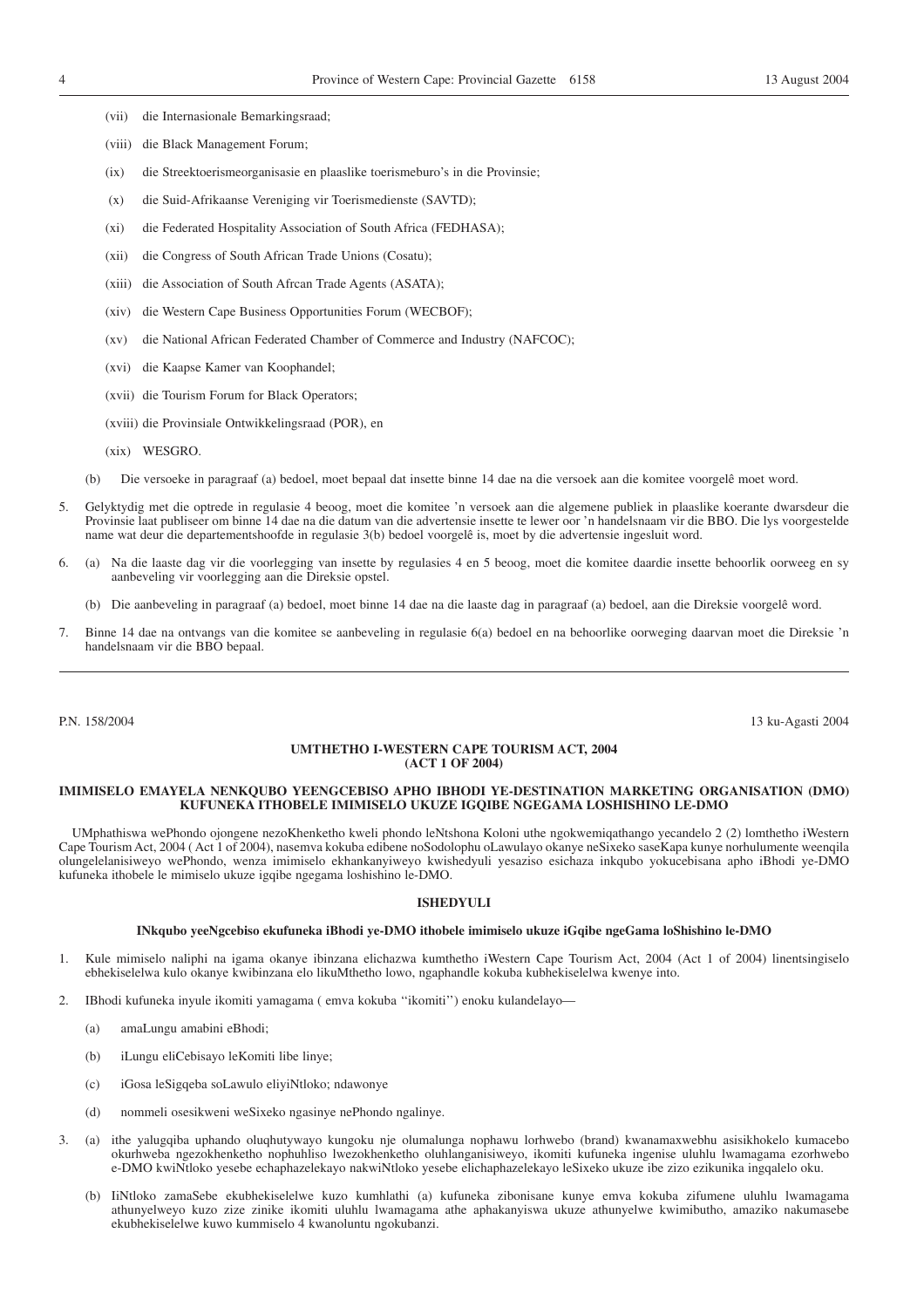- 4. (a) IKomiti kufuneka ithi ngokwamasebe achaphazelekayo oMphathiswa noSodolophu oLawulayo, ithumelele la maqumrhu/ imibutho, amaziko namasebe adweliswe apha ngasezantsi, kufuneka ifake isicelo esisesikweni sokufaka amagalelo kwanezimvo zawo malunga negama lorhwebo le-DMO—
	- (i) bonke oomasipala abakweli Phondo;
	- (ii) IKomiti eSigxina yezeMali noPhuhliso lwezoQoqosho yePalamente yePhondo leNtshona Koloni;
	- (iii) IKomiti ekwiSikhundla sezoKhenketho yeSixeko;
	- (iv) I-Western Cape Local Government Organisation (Weclogo);
	- (v) IBhodi yezoKhenketho yoMzantsi Afrika (uKhenketho loMzantsi Afrika);
	- (vi) I-National Department of Environmental Affairs and Tourism (DEAT);
	- (vii) IBhunga lezoRhwebo leZizwe ngezizwe;
	- (viii) IForam yeziPhatha-mandla eziNtsundu;
	- (ix) UMbutho wezoKhenketho ne-Ofisi yezoKhenketho yeNgingqi kweli Phondo;
	- (x) I-South African Tourism Services Association (SATSA);
	- (xi) I-Federated Hospitality Association of South Africa (FEDHASA);
	- (xii) I-Congress of South African Trade Unions (Cosatu);
	- (xiii) I-Association of South African Trade Agents (ASATA);
	- (xiv) I-Western Cape Business Opportunities Forum (WECBOF);
	- (xv) I-National African Federated Chamber of Commerce and Industry (NAFCOC);
	- (xvi) ITsheyimba yezoRhwebo yaseKapa;
	- (xvii) IForam yezoKhenketho yaBasebenzi (ngezokhenketho) abaNtsundu;
	- (xviii) IBhunga loPhuhliso lePhondo i-*Provincial Development Council* (PDC); kunye
	- (xix) ne-WESGRO.
	- (b) Izicelo ekubhekiselelwa kuzo kumhlathi (a) kufuneka zichaze ukuba amagalelo lawo kufuneka engeniswe kwikomiti kwisithuba seentsuku ezili-14 ukususela kumhla wokukhutshwa kwesicelo.
- 5. Kwangaxeshanye kunye nenyathelo/intshukumo ekhankanyiweyo kummiselo 4, ikomiti kufuneka isebenzele ukuba kupapashwe kumaphephandaba eengingqi zePhondo lonke isicelo esibhekiswa eluntwini ukuba lwenze amagalelo alo malunga negama lorhwebo le-DMO, oko kwenzeke kwisithuba seentsuku ezili-14 ukususela kumhla wokukhutshwa kompoposho. Olu luhlu lunamagama aphakanyisiweyo luthunyelwe ziiNtloko zamasebe (3b) kufuneka lubandakanywe kwisibhengezo eso.
- 6. (a) Emva komhla wokugqibela wokuthunyelwa kwamagalelo ekuthethwe ngawo ku-4 no-5 ikomiti kufuneka iqwalasele loo magalelo ize ihlanganise iziphakamiso zayo ukuze zithunyelwe kwiBhodi.
	- (b) Iziphakamiso ekubhekiselelwa kuzo ku (a) kufuneka zithunyelwe kwiBhodi kwisithuba seentsuku ezili-14 ekubhekiselelwe kuzo ku (a).
- 7. Kwisithuba seentsuku ezili-14 kwakuba kufumaneke isiphakamizo sekomiti ekubhekiselelwa kuyo kummiselo 6(a) ze emva kokuqwalaselwa kwaso ngokupheleleyo kufuneke ibe yiBhodi egqiba ngegama lorhwebo le-DMO.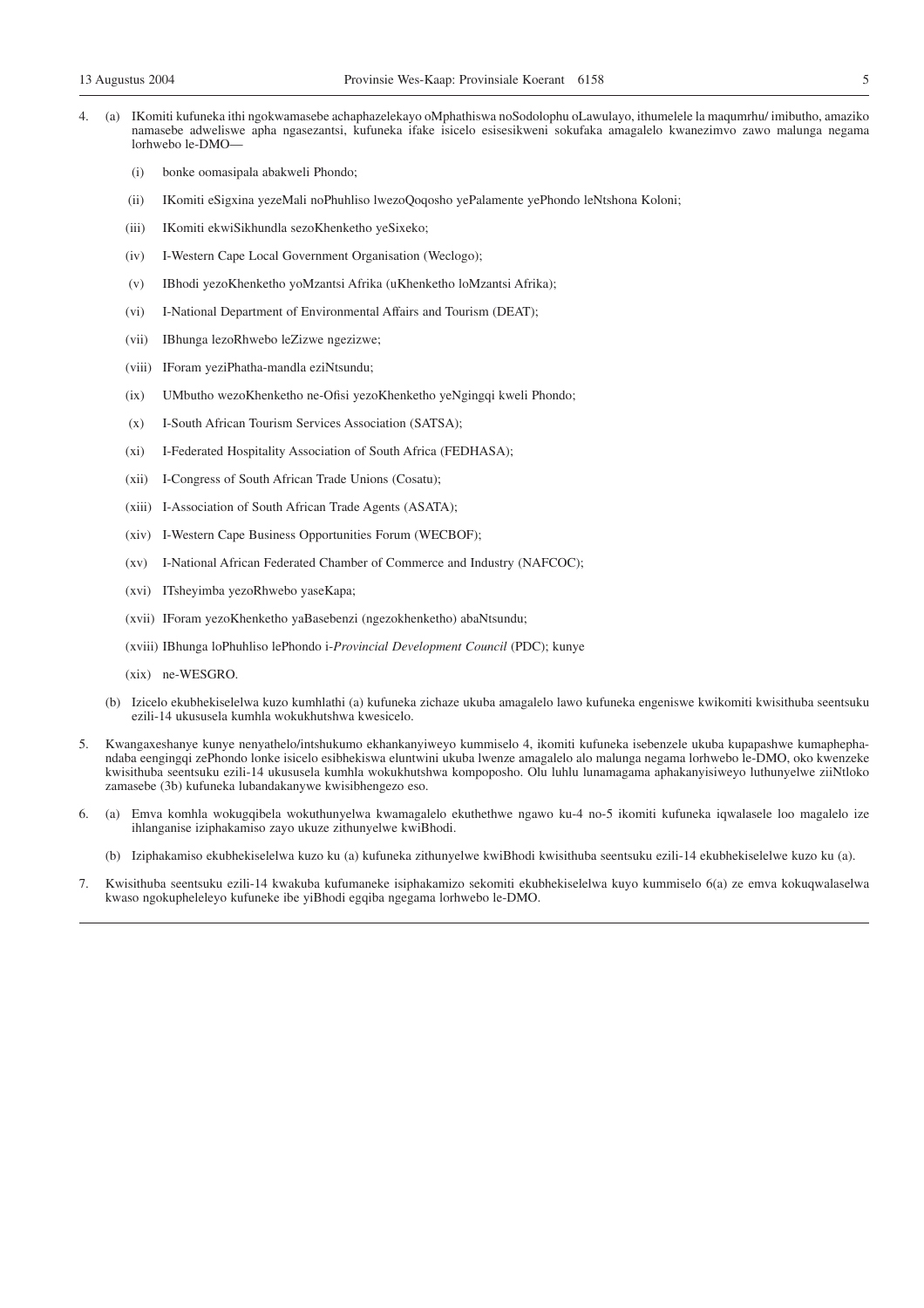# *SOUTH AFRICA FIRST –* BUY SOUTH AFRICAN MANUFACTURED GOODS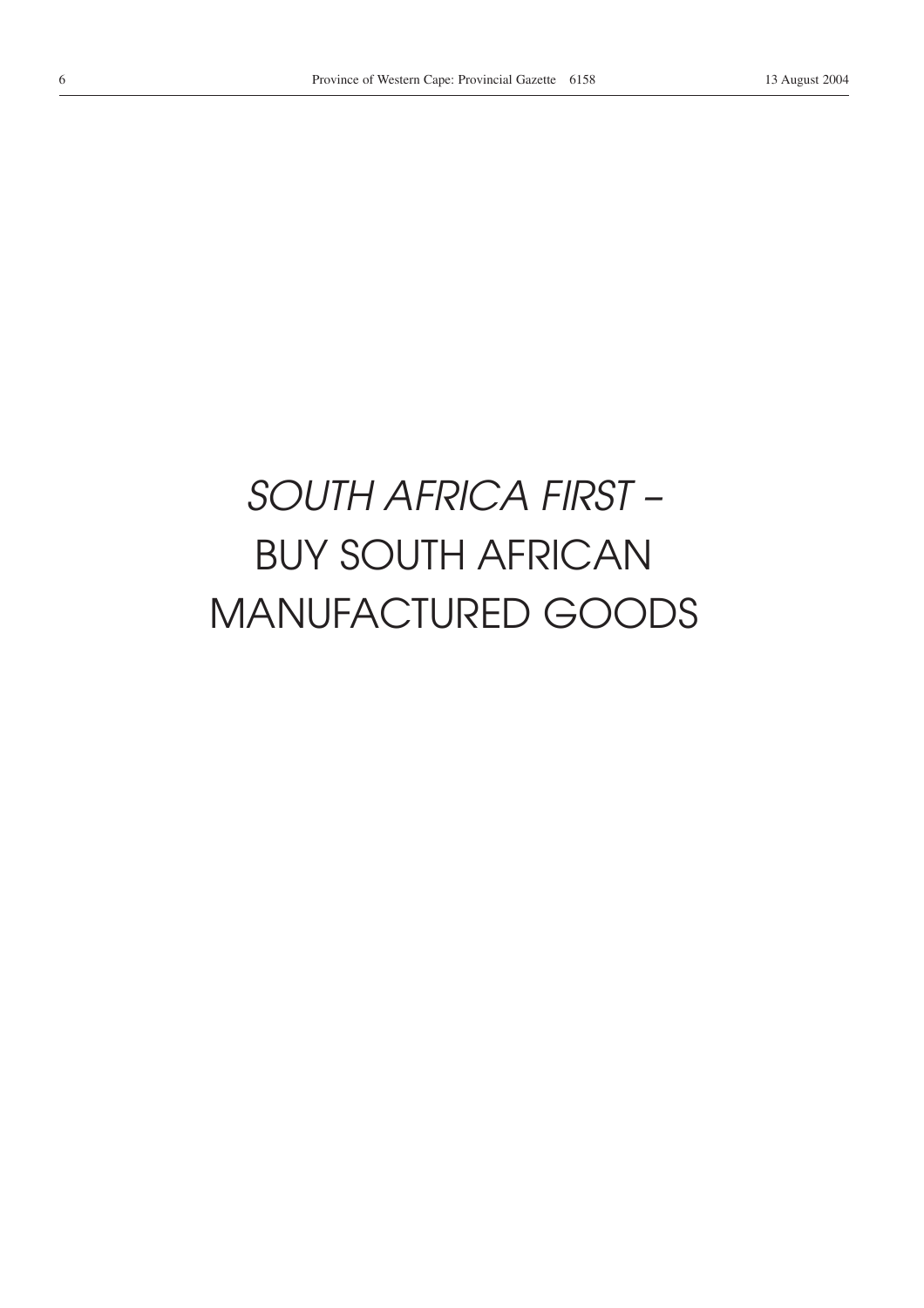## *SUID-AFRIKA EERSTE –* KOOP SUID-AFRIKAANS VERVAARDIGDE GOEDERE